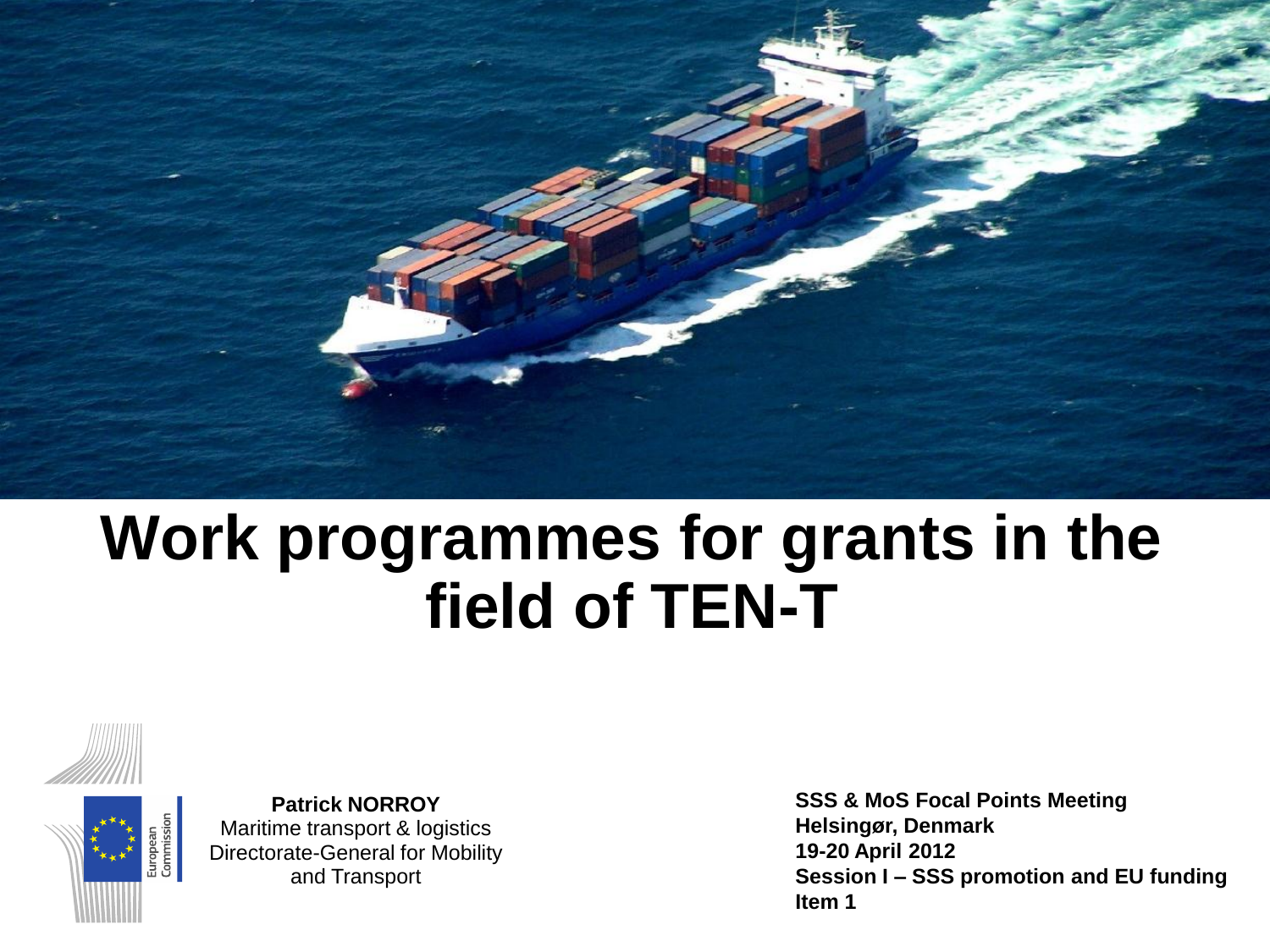# **Annual Call 10 January 2012 (1)**

- *Work programme: Commission Decision published on 22 December 2011*
- *Call published by TEN-TEA on 10 January 2012*
- *Indicative budget 20 M€ for priority 2.b; 20 M€ for ports*
- *EU contribution per project 1-5 M€*



• *Deadline for submission 13 April 2012*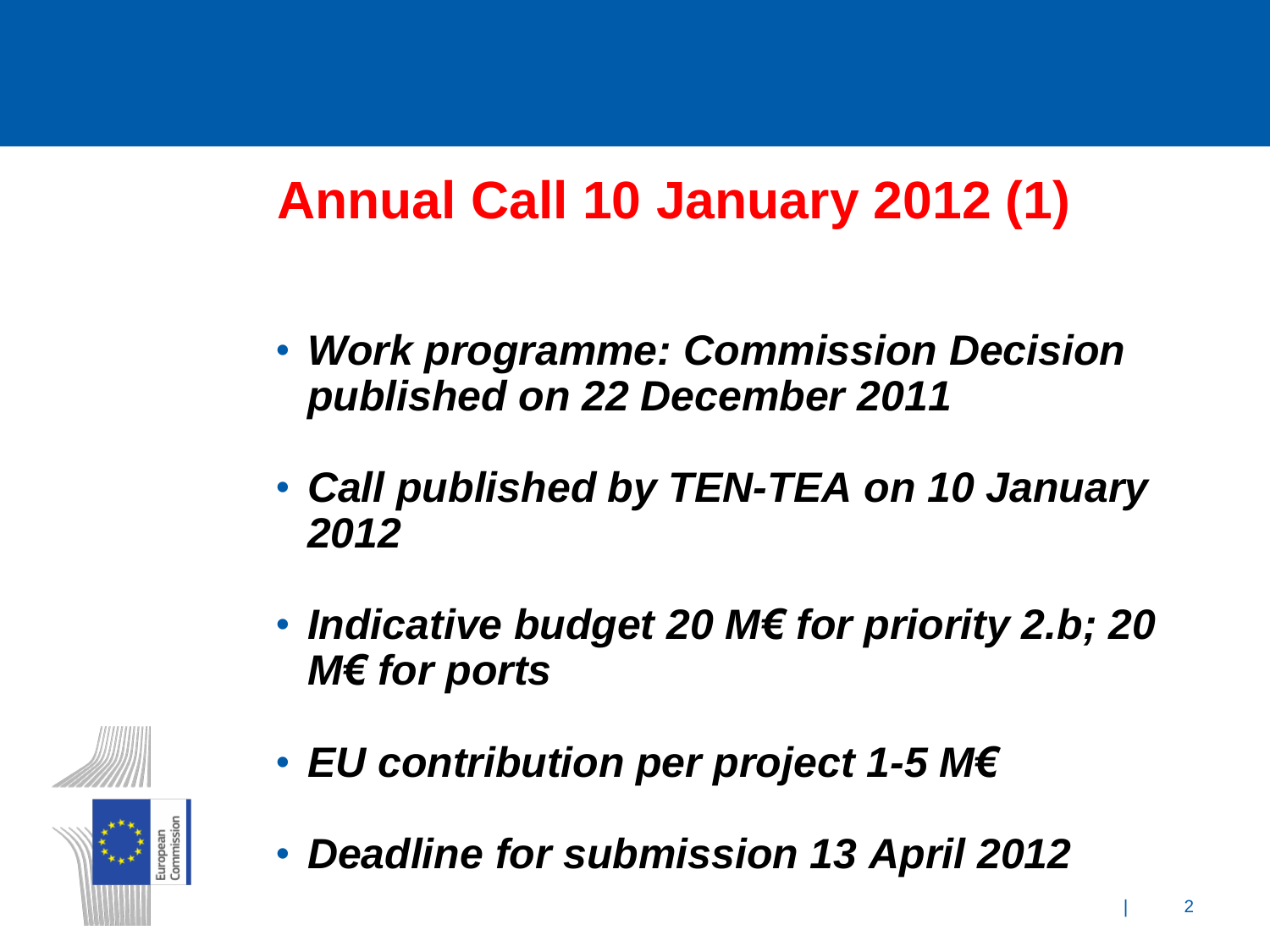# **Annual Call 10 January 2012 (2)**

- *Priority 2: Promote infrastructure development contributing to mitigation and adaptation to climate change and reducing the impact of transport on the environment*
- *2.b) Studies and works supporting the reduction of the impact of maritime transport on the environment (air pollutants)*
- The specific priorities of Priority 2.b) are defined in Section 3.2 of Annex bis of the 2011 Annual Work Programme as amended.

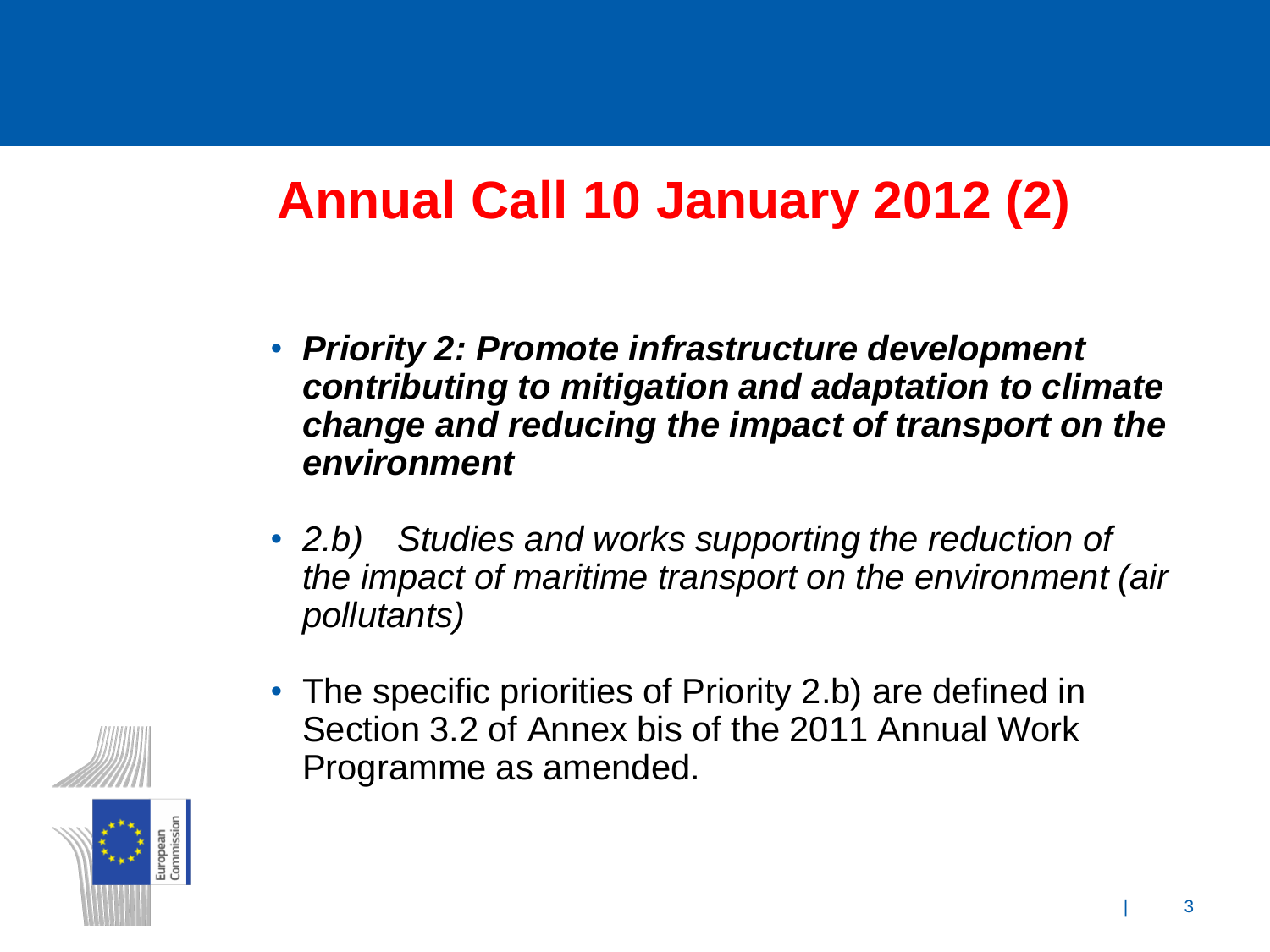#### **Annual Call 10 January 2012 (3)**

**The objectives of studies and works shall be**

**the development of the necessary TEN-T infrastructure and facilities that will support the use of compliant fuel oil, as well as the additional technology-based compliance methods provided by the revised Annex VI of MARPOL, and subsequently by the revised Directive, such as scrubbers, alternative fuels (LNG, including LNG bunkering vessels) and shore side electricity.**

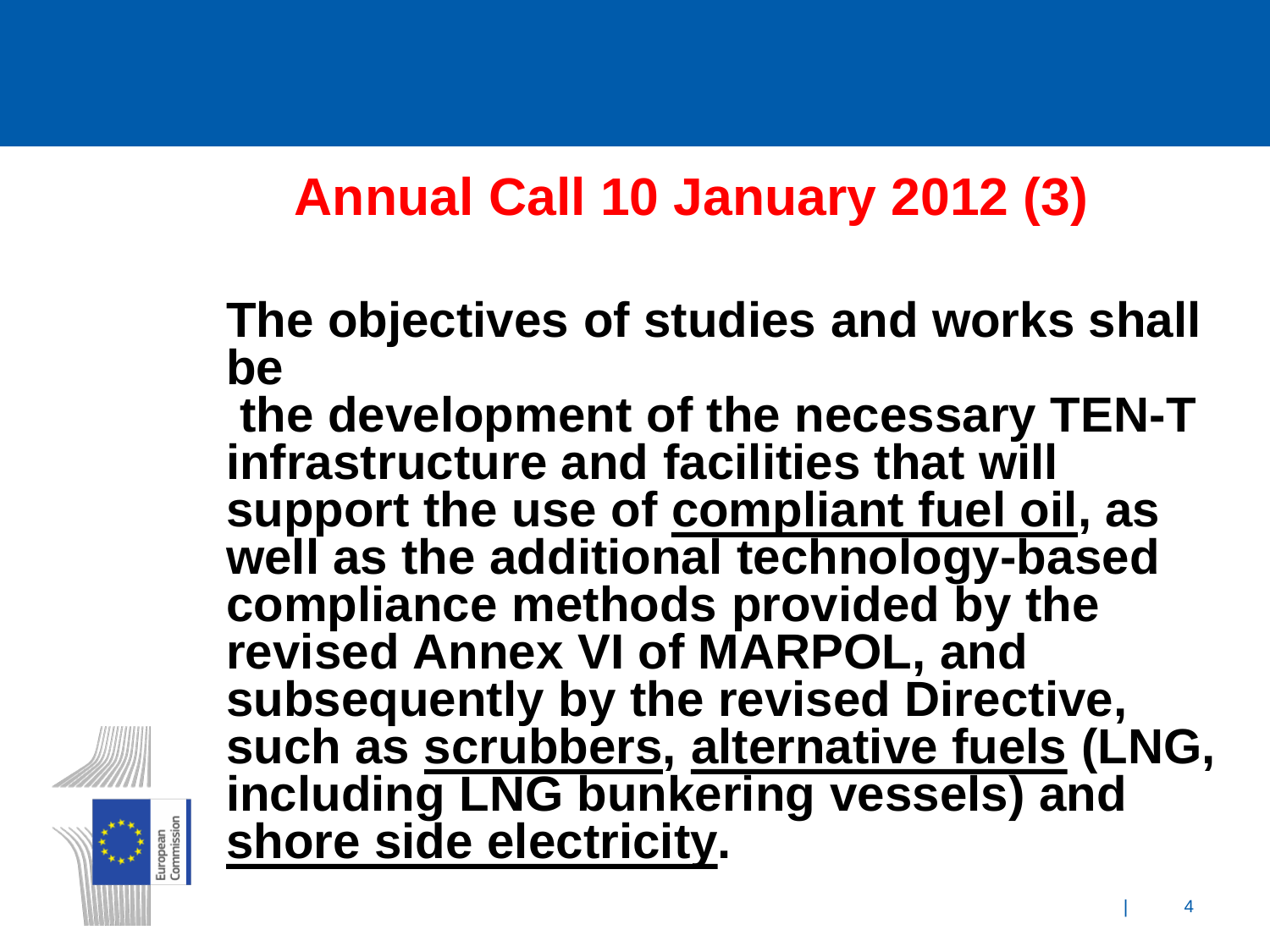### **Annual Call 10 January 2012 (4)**

• In particular, proposals can address the development of one or several infrastructures and facilities in ports that will contribute to reducing the impact of maritime transport on the environment (air pollutants), e.g. shoreside electricity, LNG, reception facilities for residues from scrubbers, etc.



• Provision for compliance with future standards, e.g. regarding LNG installations, must be addressed comprehensively in the proposal.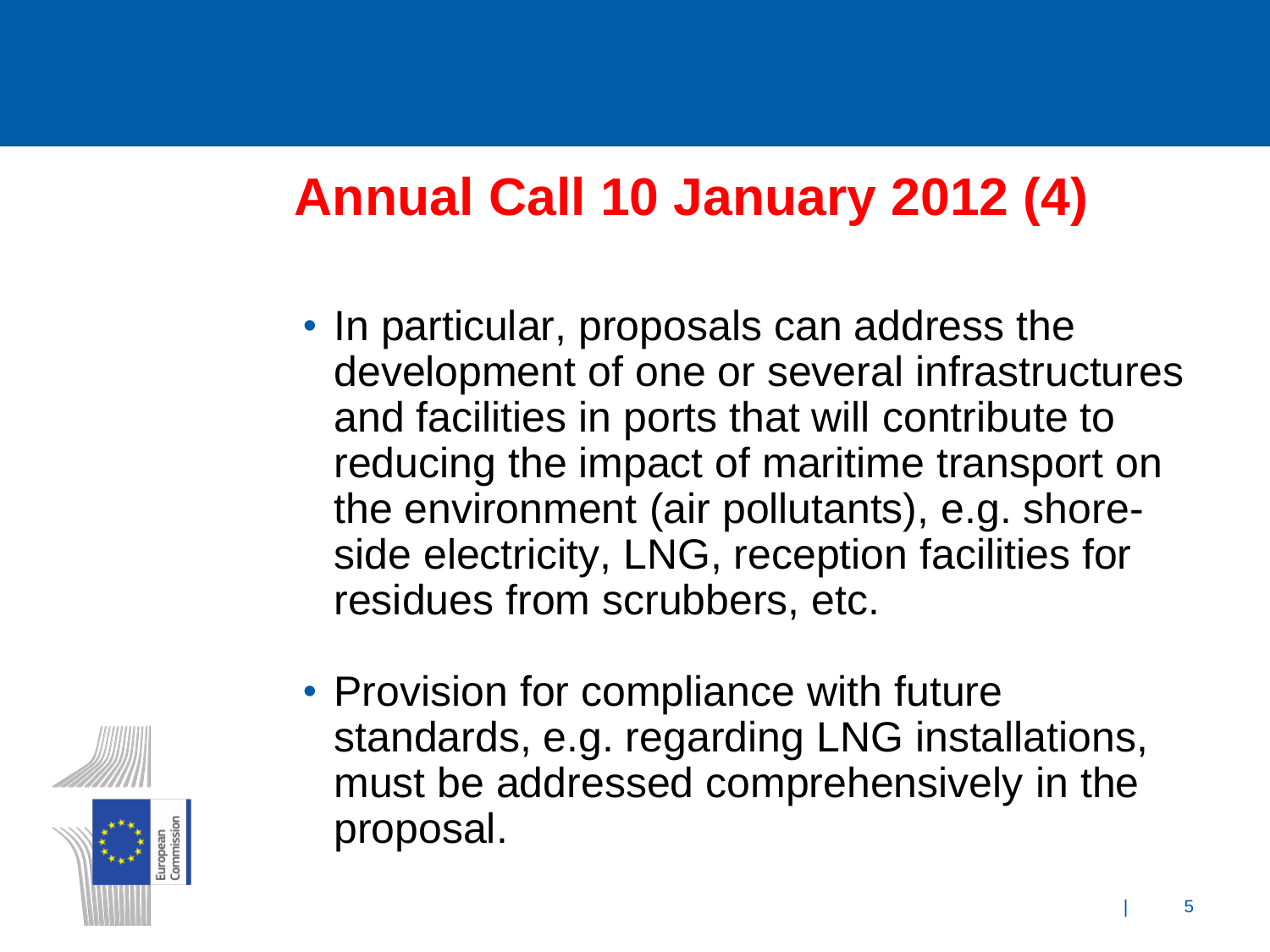#### **Annual Call 10 January 2012 (5)**

.Installation of *shore-side electricity* facilities in ports, allowing ships when berthed to be connected to onshore electric supply and thus to switch off the engines, can be supported. This will help to reduce emissions and noise of ships in ports.

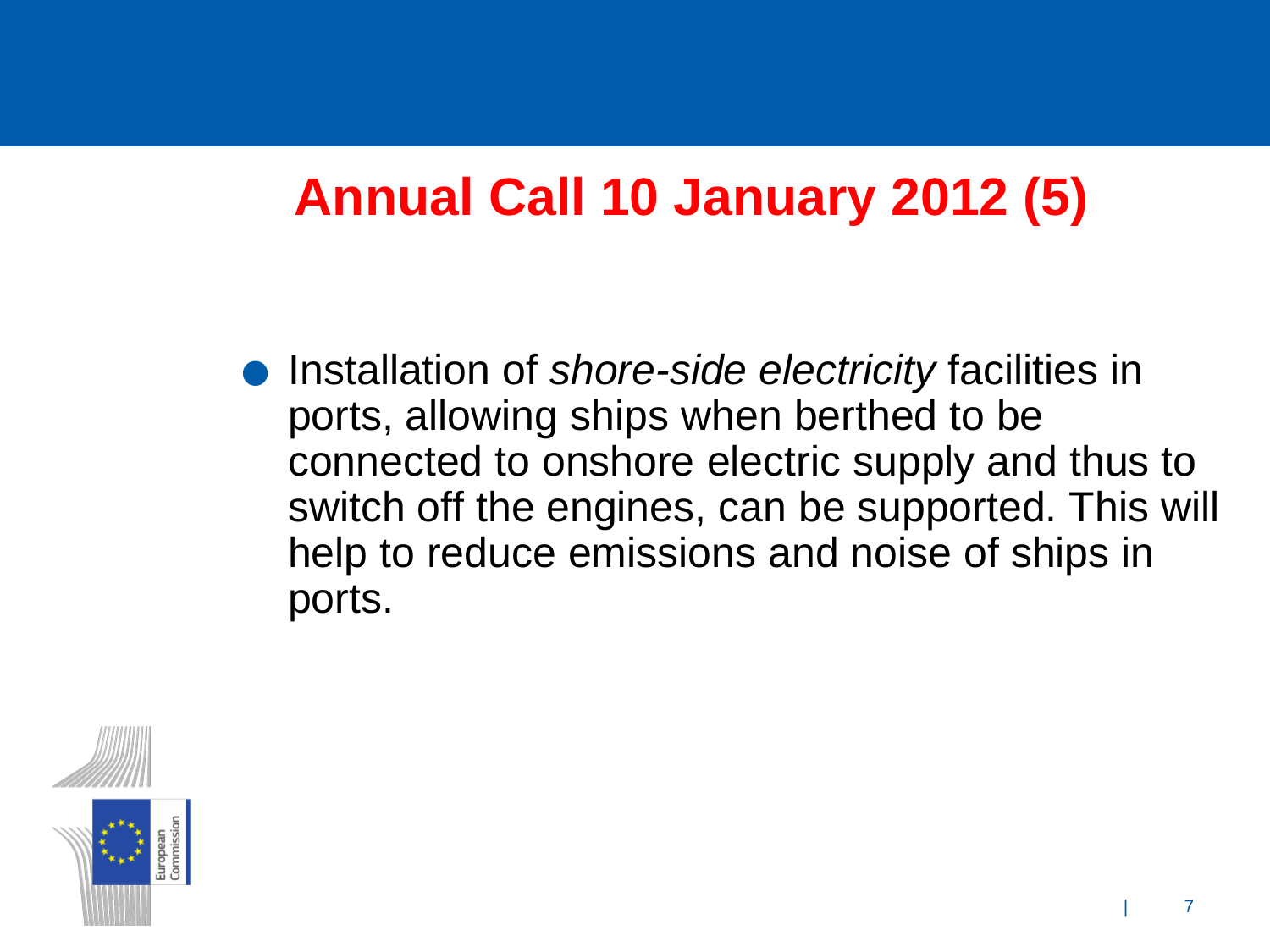### **Annual Call 10 January 2012 (6)**

.Priority 3 projects (which includes ports)

Including ICT applications in ports, in particular eMaritime and Single Window applications, as well as application which will facilitate administrative formalities through a better use of information, communication and positioning technologies

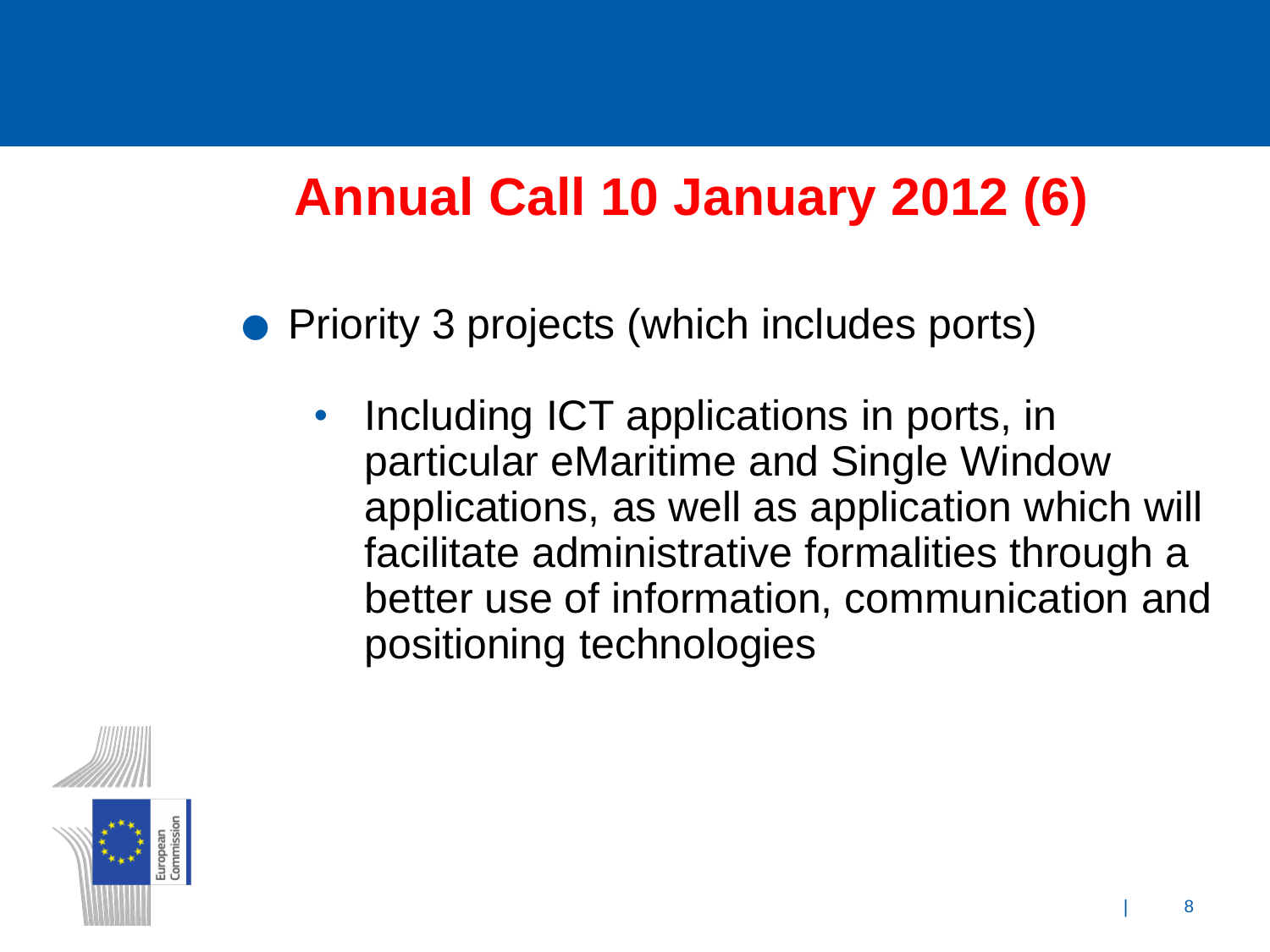### **Multi-annual WP 15 March 2012 (1)**

- *Work programme: Commission decision adopted on 15 March 2012*
- *Dedicated to Motorways of the Sea*
- *Call should be published in June 2012*
- *Indicative amount 50 M€*

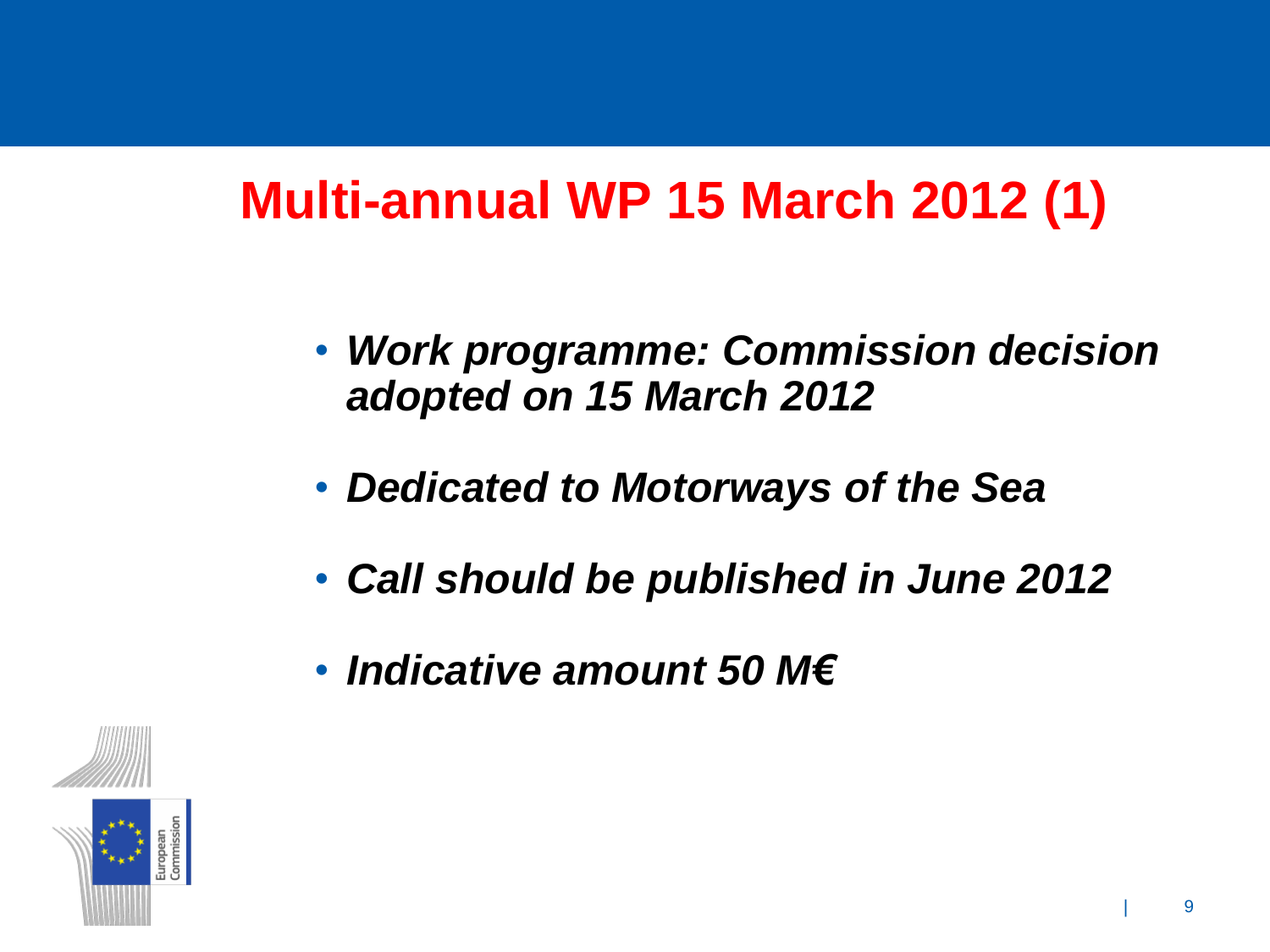# **Multi-annual WP 15 March 2012 (2)**

- *Implementation projects to establish new maritime links or to improve the capacity, frequency or quality of existing links*
- *Can also be projects of wider benefits, e.g. addressing environmental issues or reporting formalities issues*
- *May include preparatory studies and pilot actions*



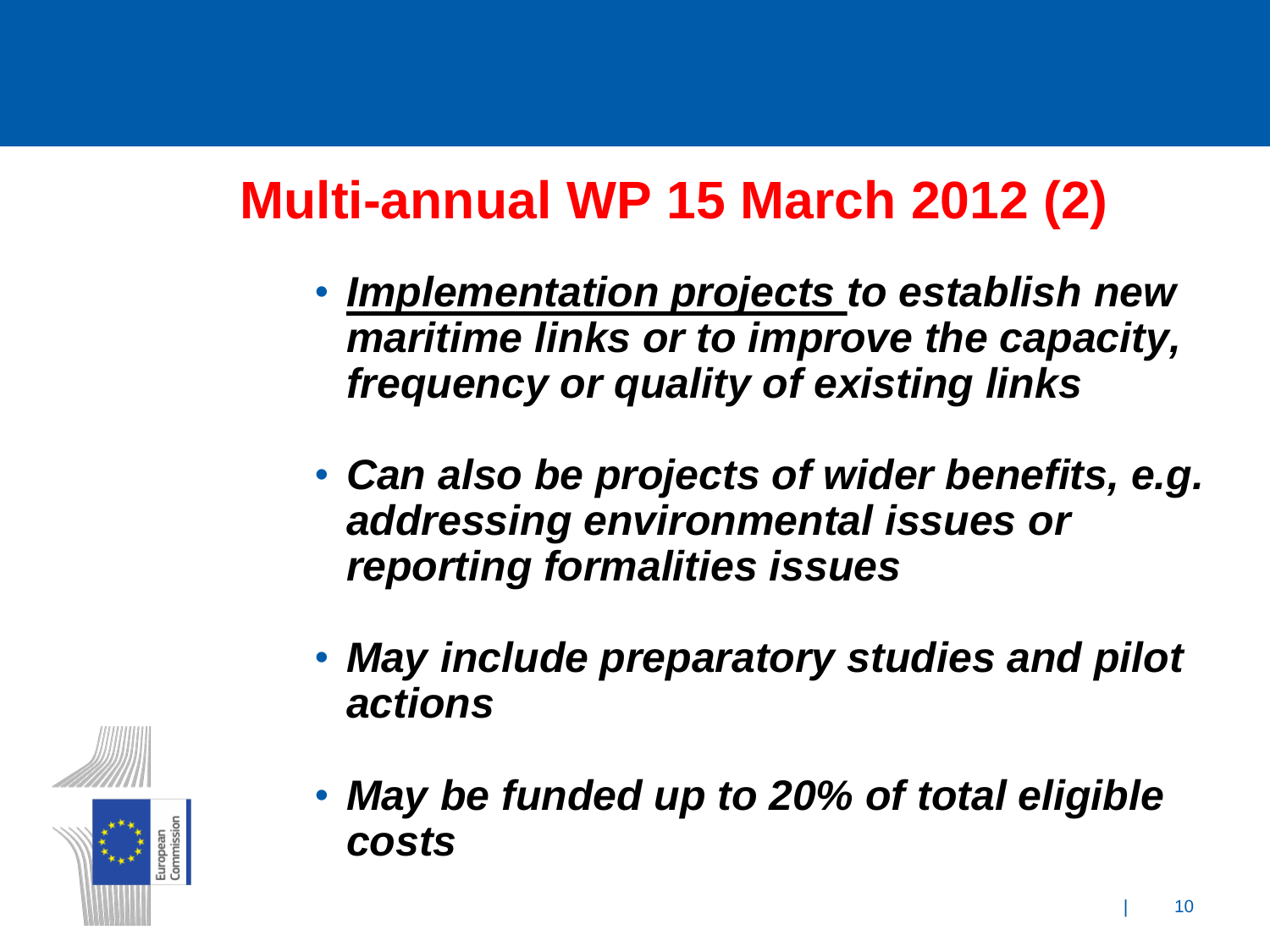### **Multi-annual WP 15 March 2012 (3)**

- *Pilot actions should prepare for future deployment*
- *Address wider benefit subjects or innovative infrastructures and facilities*
- *Secure harmonised operations and must involve actively two entities from at least two consortia*



• *May be funded up to 50% of total eligible costs*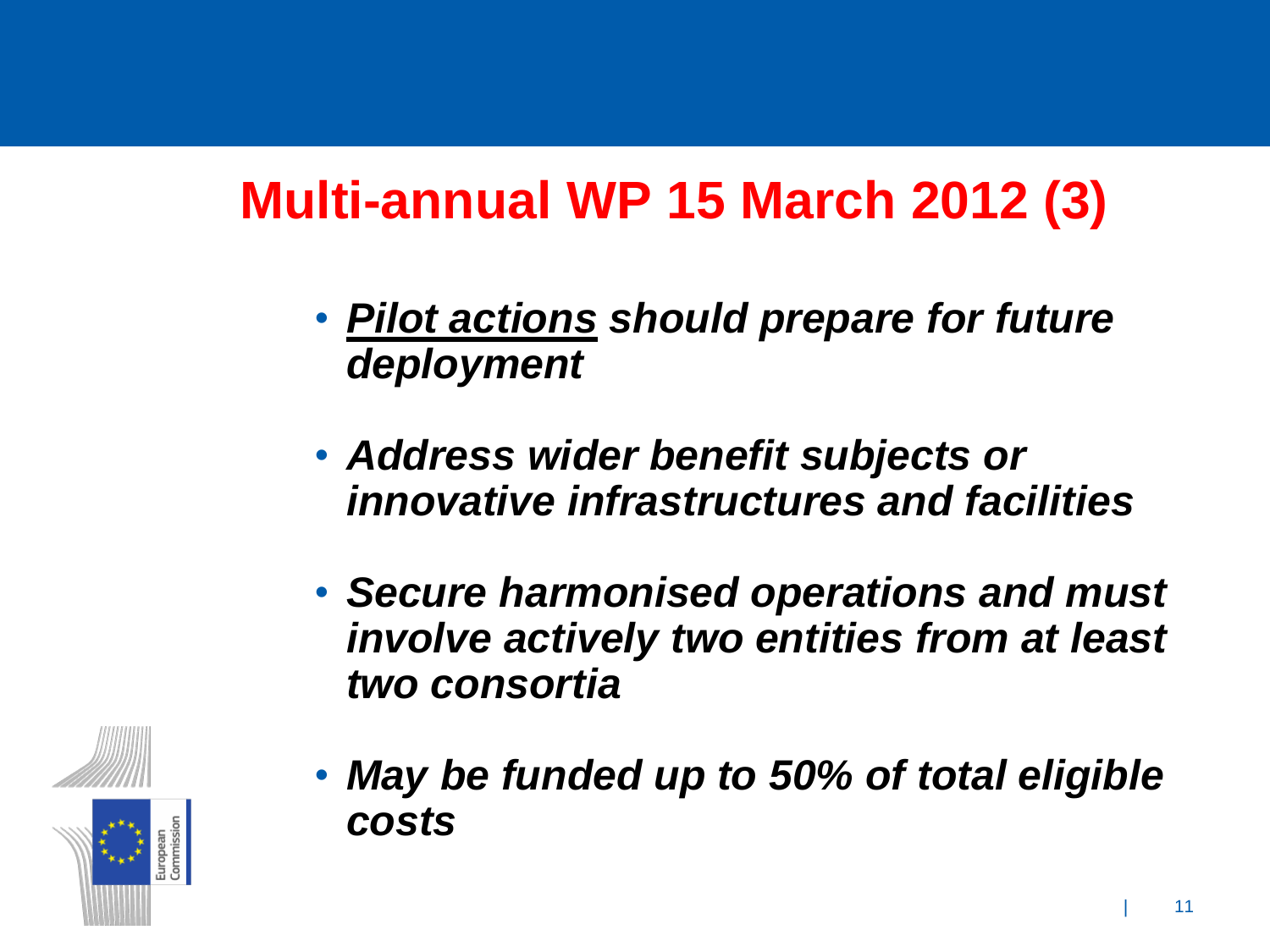#### **Multi-annual WP 15 March 2012 (4)**

- *Studies must address regional of EU level issues of wider benefits*
- *Studies for the preparation of implementation projects shall lead to mature future project proposals*
- *May be funded up to 50% of total eligible costs*

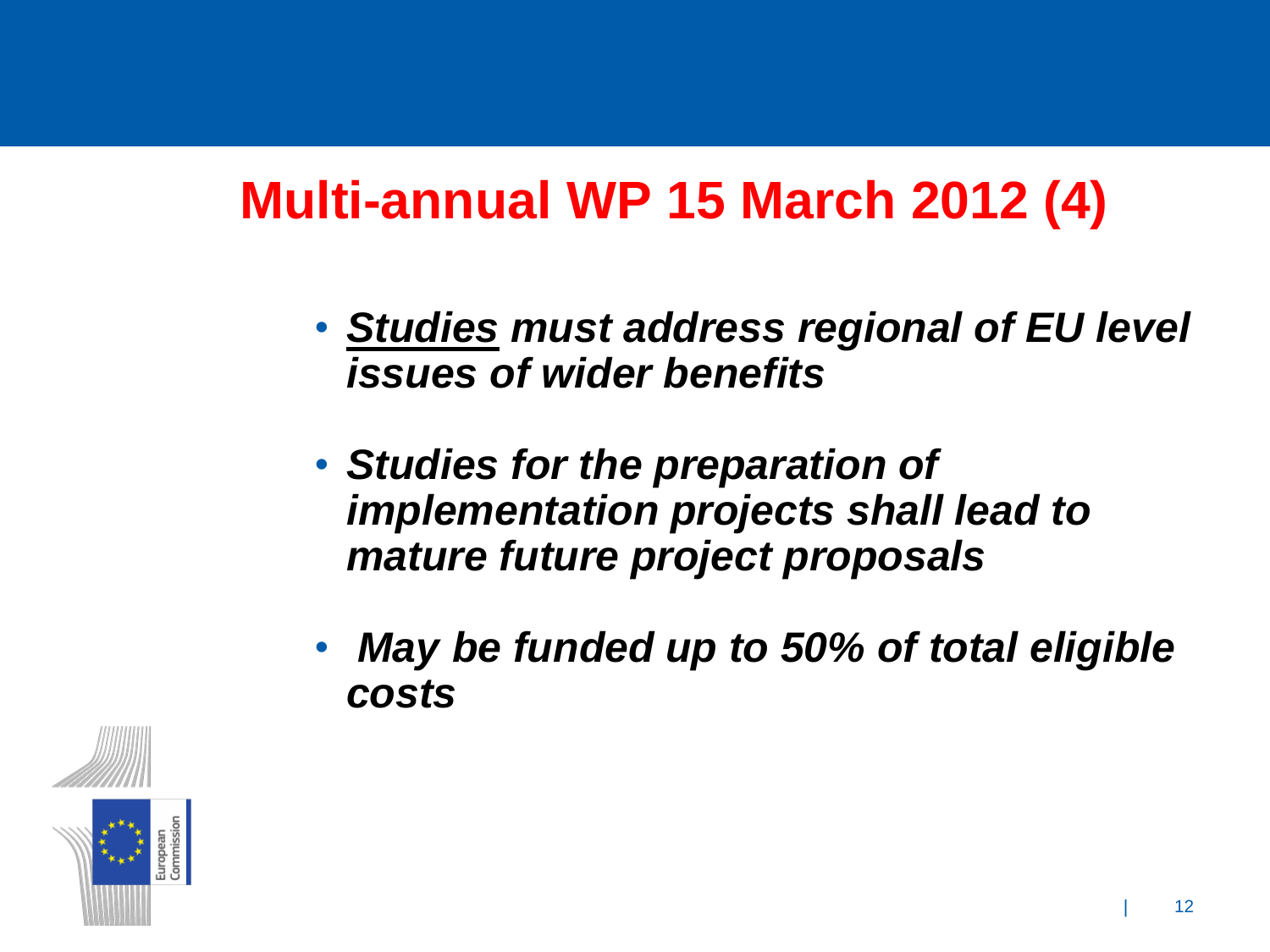#### **Multi-annual WP 15 March 2012 (5)**

- *Start-up aids may be granted up to 30% of two years of depreciation of eligible capital costs e.g. terminal equipment, ships or vessel equipment allocated to MoS service or adjustment of vessels for the purpose of MoS*
- *Synergies with Marco Polo or MEDA-MoS II, ENPI, structural funds and EIB projects are encouraged*

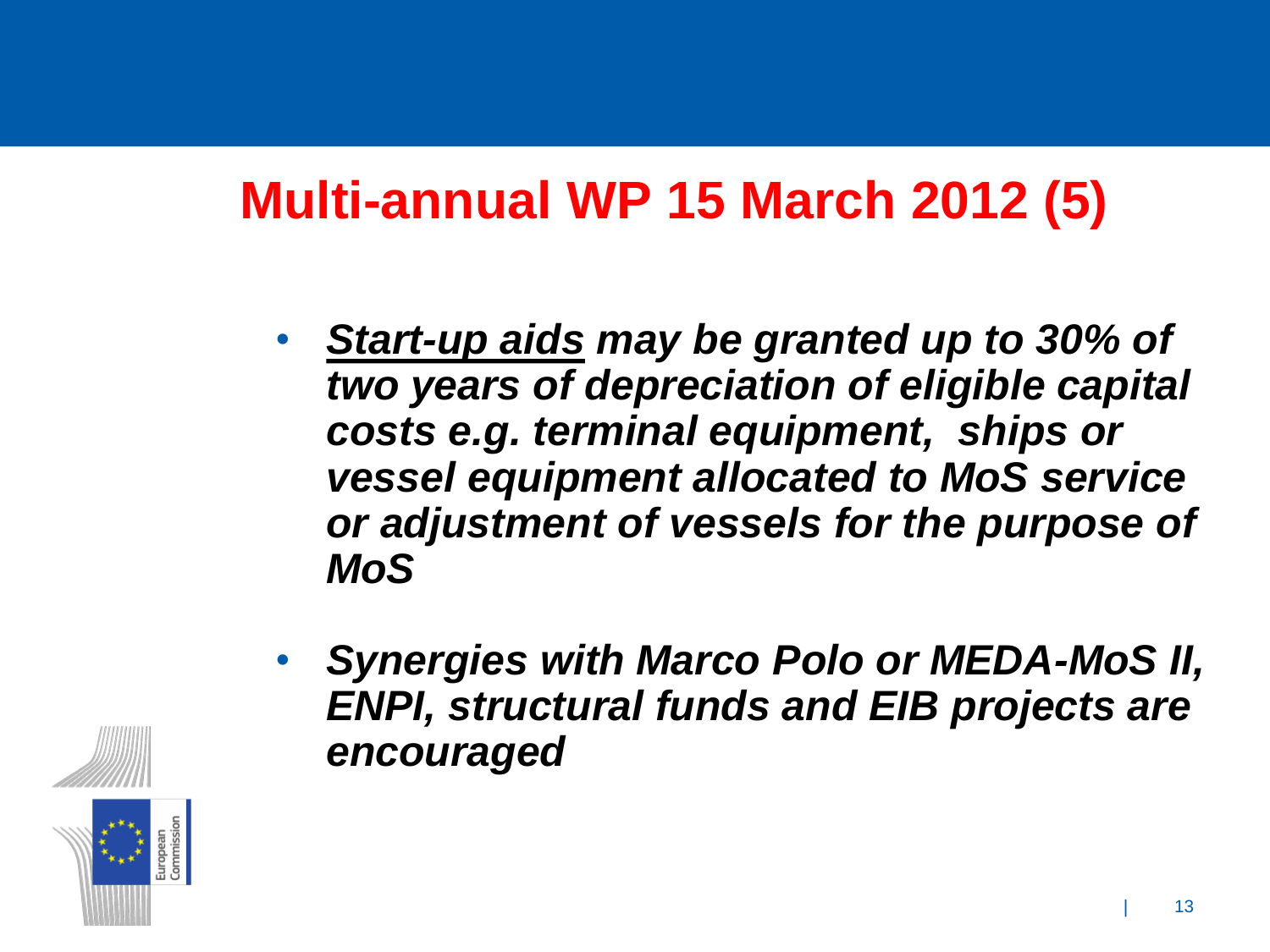#### **Multi-annual WP 15 March 2012 (6)**

- *Priority given to actions which address environmental challenge in view of the forthcoming implementation of MARPOL Annex VI*
- *In particular LNG, scrubbers, shore-side electricity, innovative technics for discharging vessels wastes and residues*

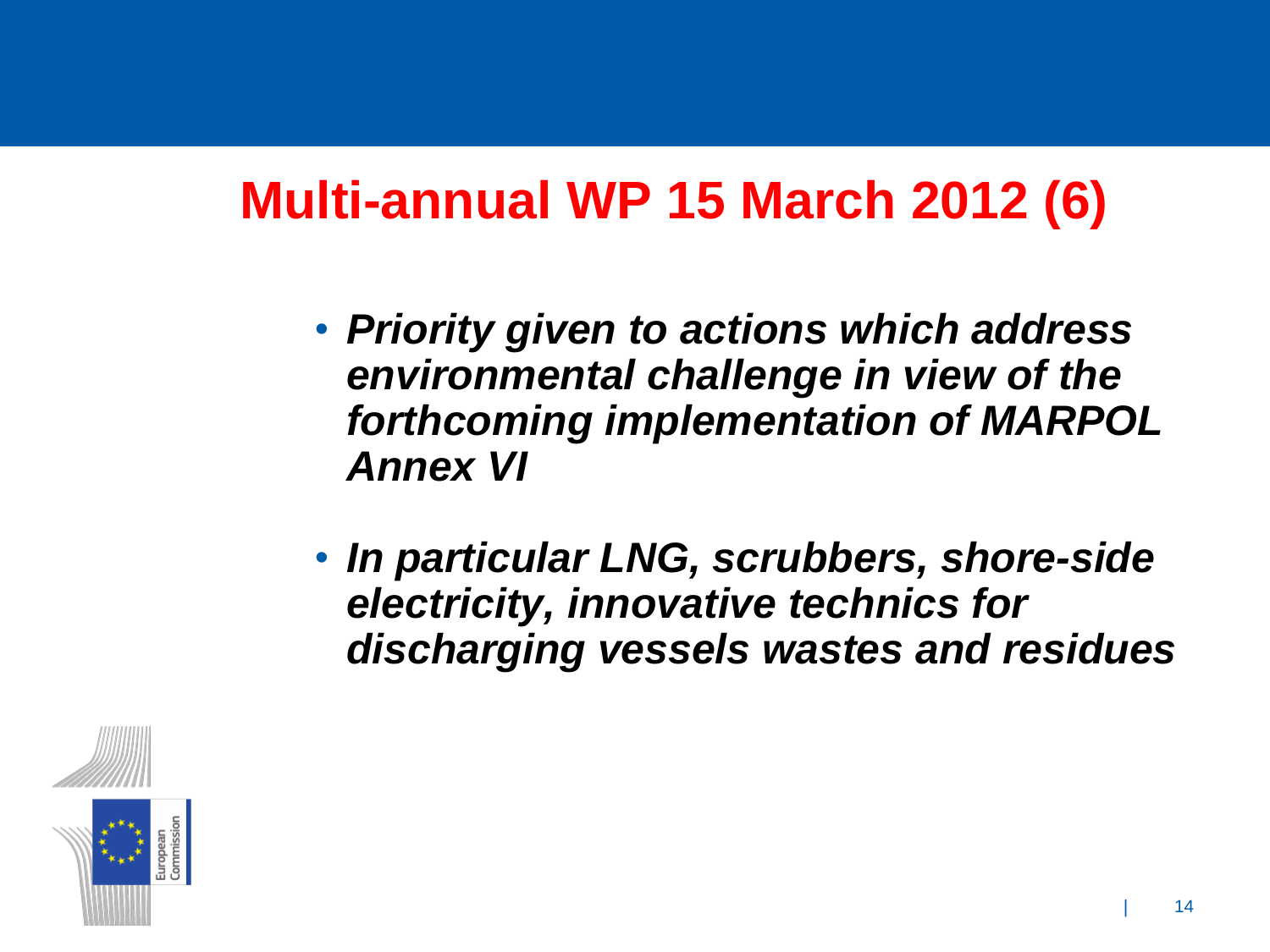# **Multi-annual WP 15 March 2012 (7)**

- *Priority also given to the integration in intermodal chains, ICT, vessels and cargo tracking and tracing*
- *Actions should supported directive 2010/65/EU on reporting formalities and the eMaritme initiative*
- *ICT projects shall be easily adapted to incorporate to outcome of the EU initiatives aiming at ensuring the efficient functioning and interoperability of the systems, notably eFreight and eMaritime*

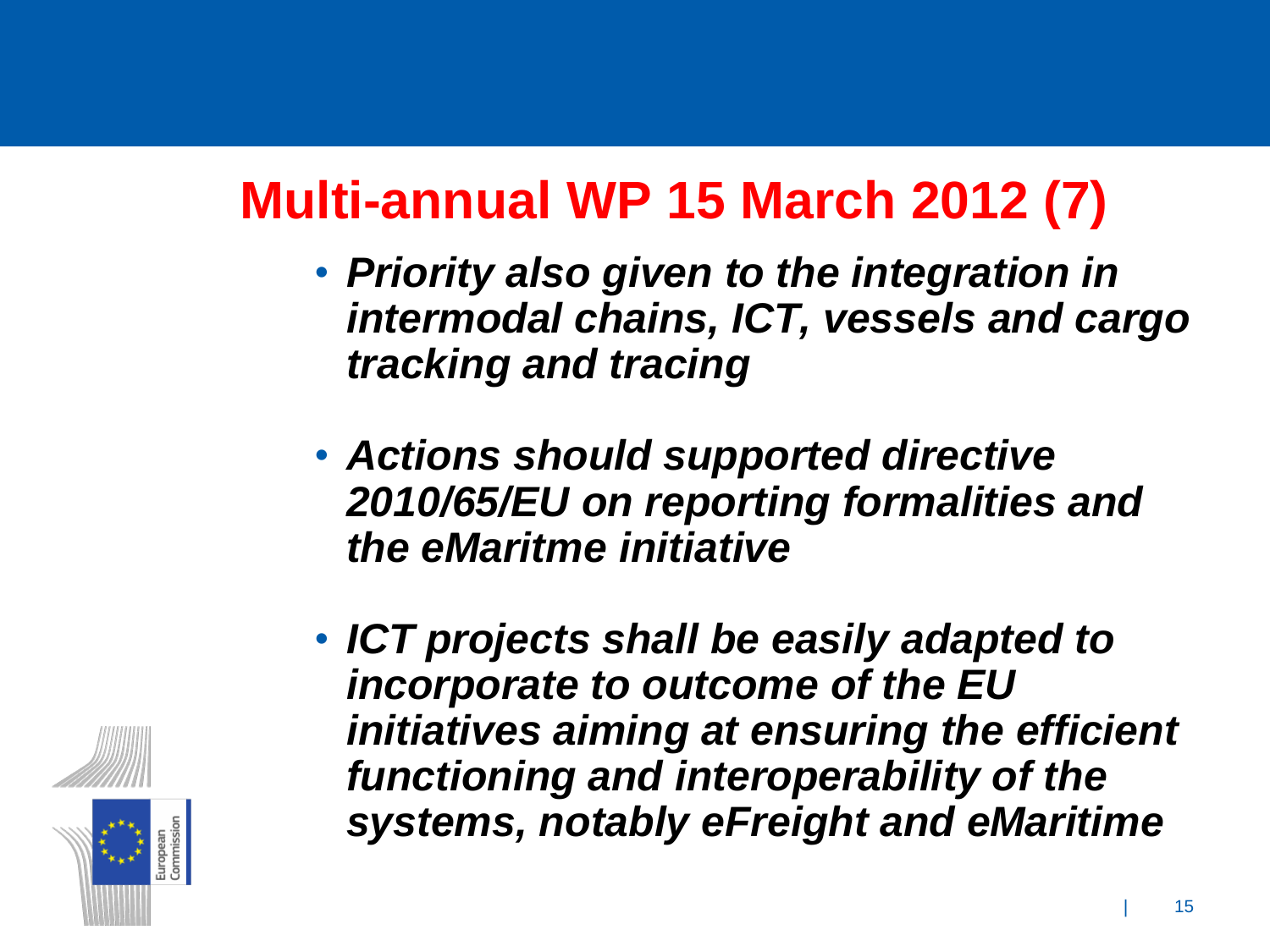# **TEN-T MoS projects 2010**

- *MoS 24 ICT based comodality promotion centre for integrating PP24 into Mediterranean MoS*
- *MOS4MOS Monitoring and Operation Services for Motorways of the Sea*
- *MIELE*
- *ITS Adriatic multi-port gateway*
- *Motorways of the Sea Rostock-Gedser*
- *The Baltic Sea Hub and Spokes Project*
- *Mona Lisa*
- *LNG infrastructure of filling stations and deployment in ships*

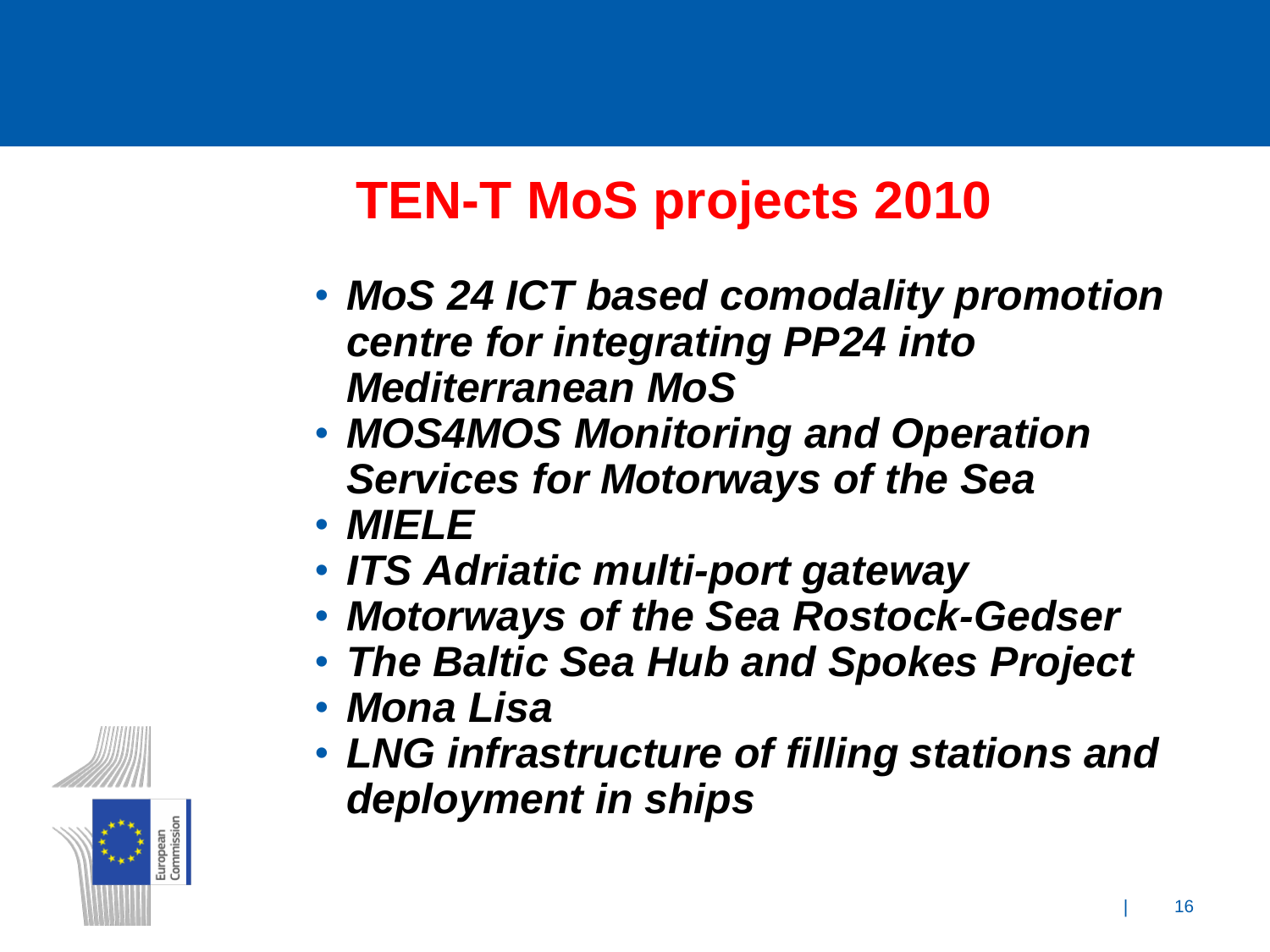# **Evaluation of TEN-T MoS call 2011**

**Available budget 70 M€ - Requested budget 101 M€ - Proposed budget 46 M€**

- **Adriatic Motorways of the Sea (ADRIAMOS)**
- **On Shore Power Supply – an integrated North Sea network**
- **TrainMOS**
- **LNG in Baltic Sea Ports**
- **COSTA**
- **IBUK – intermodal corridor**
- **Green Bridge on Nordic Corridor**



#### **Studies and works Negotiations are going on**